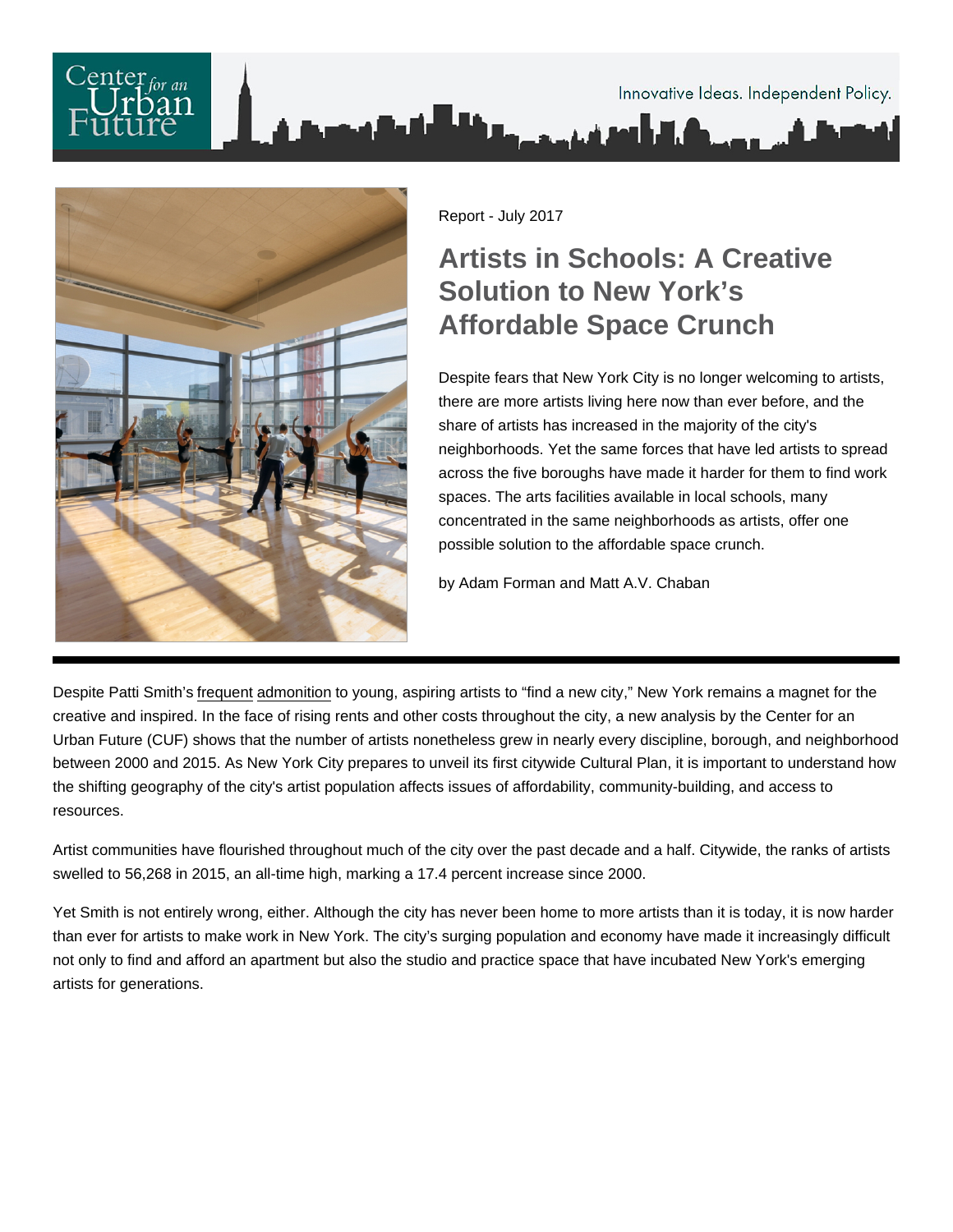According to the Center for an Urban Future's latest analysis, there are not only more artists in New York, there are more artists all over New York, many of whom are struggling to get by. CUF's analysis shows that the artist population increased in nearly three-quarters of the city's Census-defined neighborhoods since 2000, including massive jumps in Brooklyn and the Bronx, as artists seek more affordable space further from Manhattan. The analysis finds that most of the growth in the artist population is occurring in Brooklyn, Queens, and the Bronx—although Manhattan continues to house more artists than the other four boroughs combined.

Since 2000, the Bronx saw the number of visual and performing artists nearly double, to 2,920 from 1,524, while Manhattan experienced a 10 percent decline, to 25,650 from 28,454. Brooklyn and Queens both saw strong growth (up 72 percent, to 17,605 in Brooklyn, and up 35 percent, to 8,726, in Queens), while Staten Island grew 8 percent, to a total of 1,367 in 2015.

## **Arts Communities Are Growing in Neighborhoods Citywide**

These trends may seem familiar, yet they also underscore how the artistic exodus in Manhattan is not nearly on the scale many might assume. Meanwhile, for all the focus on Brooklyn or the South Bronx, the number of artists there still lags far behind Manhattan. Even at the current pace, Manhattan's top spot will not be challenged for many years to come.

The most dramatic transformations are underway at the neighborhood level. Unsurprisingly, yet no less incredibly, the number of artists in Bushwick rose more than 1,100 percent—by far the greatest increase—to 1,824 in 2015 from 150 in 2000. Yet it still ranked number 11 on the list of neighborhoods with the largest number of artists.

The top spot belongs to the Upper West Side, and has for some time, although the number of artists there increased just 2.5 percent over the period, to 5,584. By comparison, the number two spot—held by Greenwich Village, TriBeCa, and the Financial District—lost 24 percent of its artists, dropping to 3,989, while Chelsea and Hell's Kitchen fell more than 28 percent, to 3,711 artists.

The only other major areas to see such sharp declines were the Lower East Side and Chinatown, which fell 17 percent, to 2,413 artists; and Turtle Bay, Murray Hill, and Stuyvesant Town, which lost 37 percent of their artists, for a total of 1,730 in 2015.

One of the biggest gainers, and now the fifth-most artist-saturated area in the city, is Williamsburg and Greenpoint, which has 2,908 artists, an increase of 75 percent. However, the neighborhood may have reached "peak artist": its artist population hit an all-time high of 2,986 in 2014 and then dropped by 78 residents over the following year. Williamsburg and Greenpoint are now home to just 141 fewer artists than the Upper East Side, which reclaimed the number four spot in 2015 but has lost nearly 2 percent of its artists since 2000.

Park Slope and Caroll Gardens saw a 20 percent gain, to 2,602 artists, enough to claim the sixth spot. Fort Greene, Brooklyn Heights, and Downtown Brooklyn grew 58 percent to 2,445 artists, narrowly coming in seventh after experiencing a decline since 2014. The areas that saw the most growth, after Bushwick, were Bedford Stuyvesant, with 1,061 artists, a 268 percent increase; North Crown Heights and Prospect Heights, which rose 114 percent to 1,278; and Sunset Park, which rose 124 percent to 993 artists.

Manhattan did see some significant upswings, most notably Central Harlem, where the number of artists shot up 216 percent to 956.

The South Bronx also saw the emergence of an expected in-migration, with Mott Haven jumping 43 percent to 288, much of it over the past two years. However, the borough's biggest boost, and the area with the most artists, is around Co-op City and Throgs Neck, where 637 artists now reside, up 286 percent from 15 years earlier. The area stretching from Morrisania to East Tremont, to the east and north of Yankee Stadium, also saw a sizable increase, 113 percent to 285 artists, while the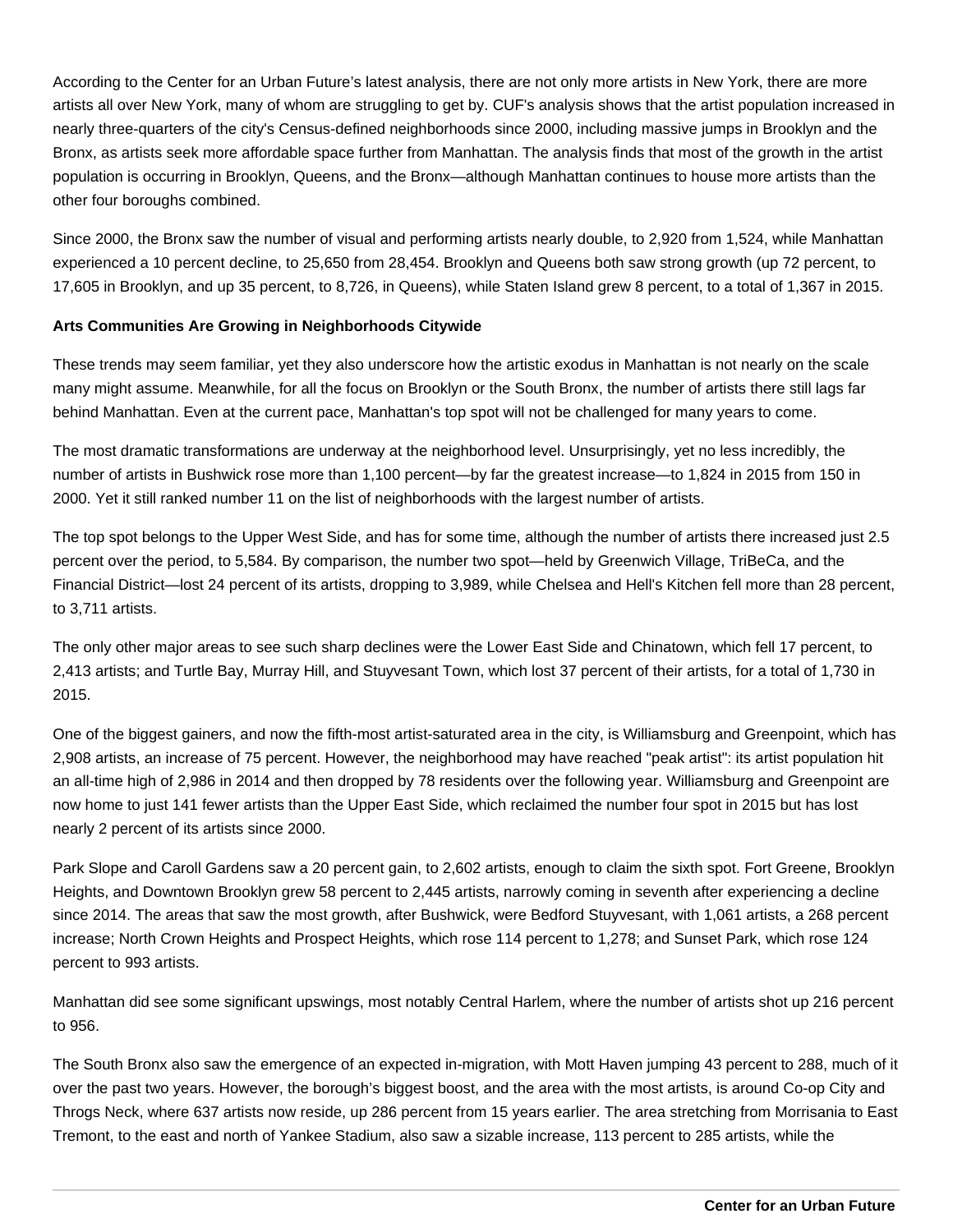Riverdale and Kingsbridge area grew 72 percent to 365 artists.

In Queens, the greatest concentration of artists is in Astoria / Long Island City, with 1,919, 40 percent more than in 2000. Sunnyside and Woodside come in second with 934 artists, also increasing 40 percent. The neighborhood with the most artistic growth was Jackson Heights, which rose 176 percent, to 618 artists.

Ten Neighborhoods with the Most Artists, 2015

- 1. Upper West Side (5,584)
- 2. Greenwich Village / Financial District (3,989)
- 3. Chelsea / Clinton / Midtown (3,711)
- 4. Upper East Side (3,049)
- 5. Williamsburg / Greenpoint (2,908)
- 6. Park Slope / Carroll Gardens (2,602)
- 7. Brooklyn Heights / Fort Greene (2,445)
- 8. Lower East Side / Chinatown (2,413)
- 9. Washington Heights / Inwood (1,995)
- 10. Astoria / Long Island City (1,919)

Ten Neighborhoods with the Largest Increase in Artists, 2000 to 2015

- 1. Bushwick (+1,674 / 1116%)
- 2. Williamsburg / Greenpoint (+1,248 / 75%)
- 3. Brooklyn Heights / Fort Greene (+899 / 58%)
- 4. Bedford Stuyvesant (+773 / 268%)
- 5. North Crown Heights / Prospect Heights (+680 / 114%)
- 6. Central Harlem (+653 / 216%)
- 7. Astoria / Long Island City (+552 / 40%)
- 8. Sunset Park (+550 / 124%)
- 9. Throgs Neck / Co-op City (+472 / 286%)
- 10. Park Slope / Carroll Gardens (+433 / 20%)

Artists and Schools Could Share Resources

As artists have spread out across the city, they often find themselves living further from the work spaces, exhibition spaces, and collaborators on which their work relies. At the same time, skyrocketing housing costs, which have led to the artistic diaspora, have also put a squeeze on studios, venues, and performance spaces.

Our 2015 [Creative New Yor](https://nycfuture.org/research/creative-new-york-2015)keportfound that in the ten community districts most closely associated with art and creativity, rents rose by at least 32 percent from 2000 to 2012, outpacing rent increases across the city as a whole. Over the same span, information, media, and tech companies experienced significant growth as well. In 2002, these industries occupied 9 percent of New York's office space; by 2012, they had rented 25 percent, with many filling the kind of industrial loft buildings artists have long favored.

Yet these challenges can also serve as a valuable opportunity not only for artists to work closer to home but also to bolster the arts in their communities, helping to sustain art-making citywide.

The growth of the city's arts communities and these shifting geographic patterns should inspire the city to think creatively about ways to address the unique needs of artists and arts organizations. One promising place to start is inside the city's public schools, many of which contain a plethora of underutilized arts spaces. There are 1,456 visual arts rooms, 1,439 music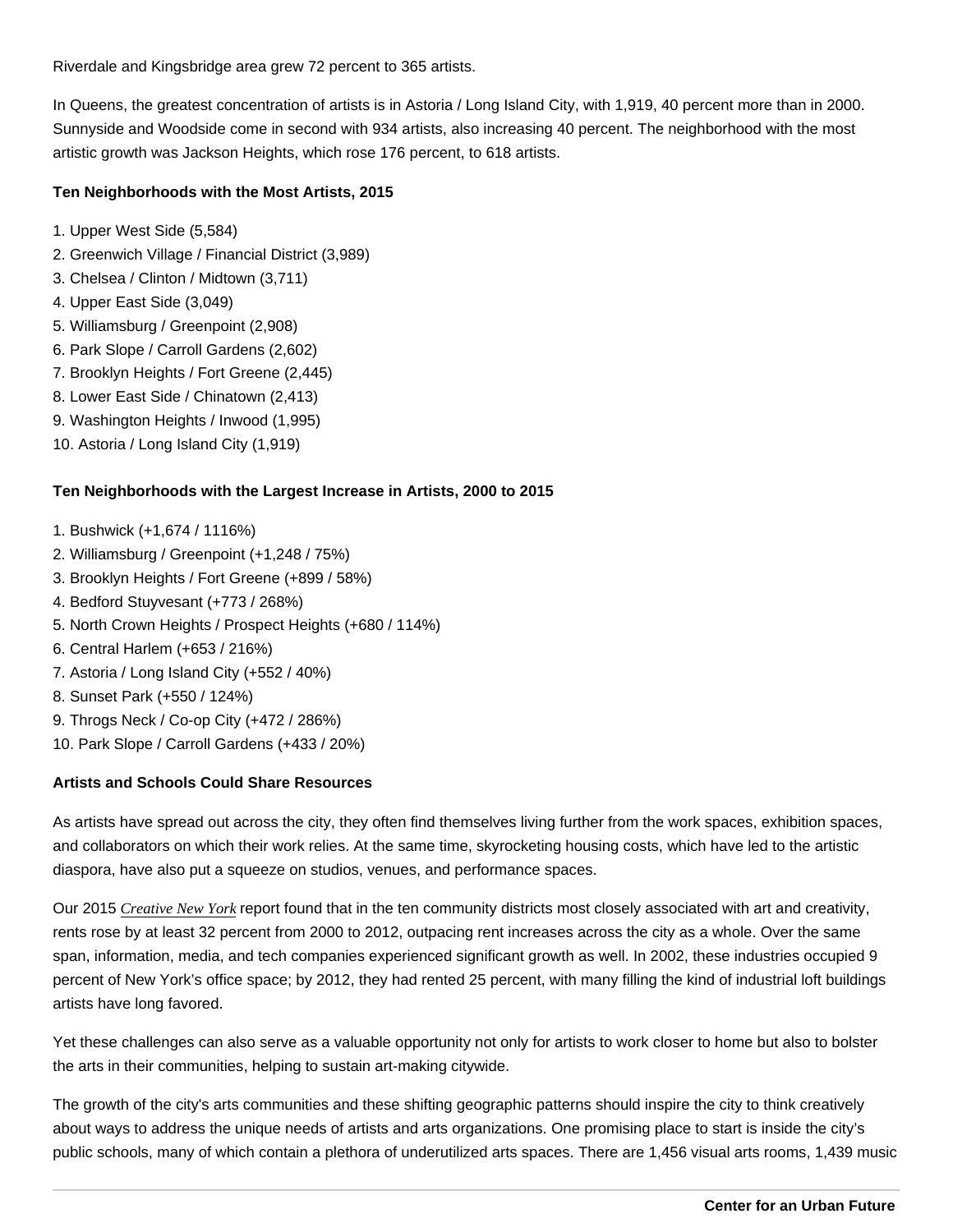rooms, 1,412 theater spaces, 1,425 dance studios, and 1,415 film production and editing facilities in the Department of Education's 1,800-plus schools. After school hours, most are unoccupied—except for storage. Opening up these spaces to local artists could help address the massive need for studio space while strengthening arts education and exposure in neighborhoods and schools that could benefit enormously from a more deeply embedded arts community.

While New York City's performing and visual artists have scattered throughout the five boroughs, nonprofit studio and performance spaces remain largely clustered in Manhattan. School arts facilities, on the other hand, are as dispersed as New York's artist population.

Brooklyn has far more visual arts rooms than Manhattan, for example, 446 to 278, as does the Bronx, with 339. Queens comes close with 322, and Staten Island has 71. Music rooms are similarly concentrated (435 in Brooklyn, 339 in the Bronx, 321 in Queens, 274 in Manhattan, and 71 in Staten Island), as are theater spaces (426 in Brooklyn, 322 in the Bronx, 315 in Queens, 269 in Manhattan, and 70 in Staten Island). While students of course sometimes use these facilities for after-school activities, the opportunities for artists to activate these spaces after hours are compelling, especially when they might otherwise be sitting empty.

School art spaces pose a particularly important opportunity in part because many of the neighborhoods with large artist populations also have a high density of school facilities.

School Arts Facilities Are Clustered in Many Growing Arts Districts

In Brooklyn, the district covering Greenpoint and Williamsburg has 34 visual arts rooms, 33 music rooms and 31 theater rooms, while the Crown Heights and Prospect Heights district has 47, 47, and 44, respectively. The Queens district covering Astoria, Long Island City, and Jackson Heights has both 47 art and music rooms, while the Bronx district for Throgs Neck has 50 art rooms and 48 music rooms. The Upper West Side is equally full of such facilities, with 41 arts rooms, 41 music rooms, and 40 theater rooms.

Making room for working artists and groups in these spaces will not be easy, of course, or free. Liability issues and bureaucratic hurdles will be daunting. Security, custodial, insurance, and utility expenses will be considerable. Still, artists are an industrious sort, and the city should be, too, to ensure New York remains attractive to working artists and fully harnesses the opportunity to distribute the benefits of artistic production citywide.

To help cover the cost of making space for artists in schools, the de Blasio administration could work with local foundations, borough presidents, and [Spaceworks,](https://spaceworksnyc.org/) a nonprofit that develops affordable studio space. The Department of Cultural Affairs might take the lead, recruiting funders and partnering with the Department of Education to convene principals, custodians, and other parties who can help overcome bureaucratic issues. The Department of Youth and Community Development, which runs [Beacon](https://www1.nyc.gov/site/dycd/services/after-school/beacon.page) school-based community centers, should also be involved. Its experience repurposing school spaces in off hours and the enormous potential of school-based artists to enhance existing youth programming.

Collaborations such as these may not end with artists, given the growing spatial and cost constraints of a swelling city. Nor is this the only answer to artists' continued struggles to make it in New York (for many more, see the Center's [Creative New Yor](https://nycfuture.org/research/creative-new-york-2015)k report).

If the city wants to continue to be a haven for cultural producers of all kinds, then officials should be just as creative in finding solutions as the painters and dancers and photographers who still want to live and work here. A partnership with city schools could be one important component of a citywide strategy to tackle this affordability crisis.

Please also check out some of our other recent publications about the importance of the arts in New York: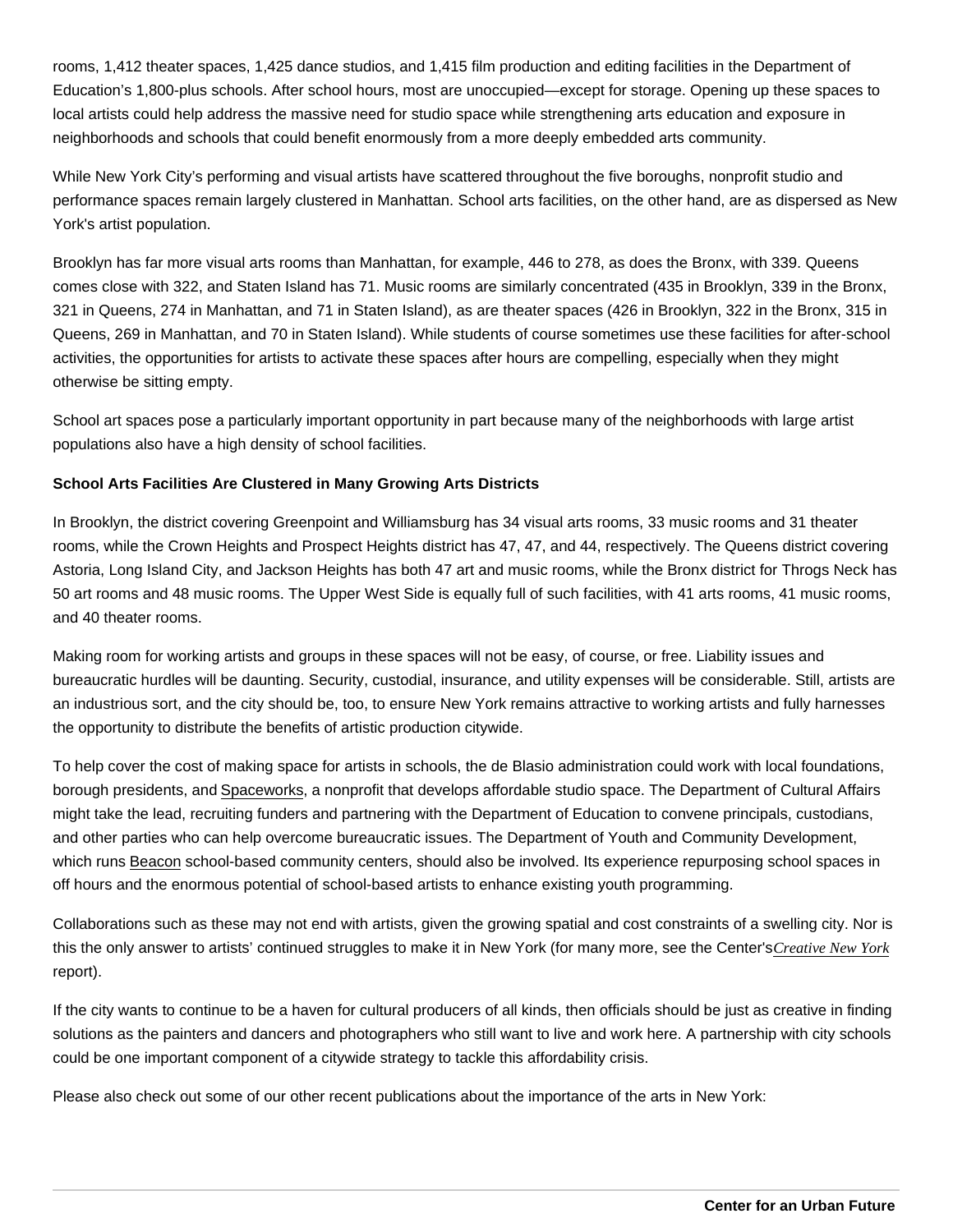[The Unkindest Cuts: NYC Has the Most to Lose if the NEA is Abolished](https://nycfuture.org/data/unkindest-cuts-nea-cuts-hurt-new-york-city-most) [Creative New Yor](https://nycfuture.org/research/creative-new-york-2015)k [A Small Boost in Arts Funding Would Go A Long Way](http://goo.gl/k0uGHi) [Open Up Schools to Priced-Out Artists](http://goo.gl/RA6J3D) [Help Artists Revive NYC Neighborhoods: Build Up Culture and Housing at the Same Time](http://goo.gl/QnnUiS) [City Officials Must Do More to Boost NYC's Creative Sector](http://goo.gl/QmDKJZ)

Data source: CUF analysis of U.S. Census, 2015 American Community Survey data. Tabulated using IPUMS USA.

Photo credit: Frank Sinatra School of the Arts / Ennead Architects

General operating support for the Center for an Urban Future is provided by The Clark Foundation and the Bernard F. and Alva B. Gimbel Foundation . We are also grateful for support from Fisher Brothers for the Center for an Urban Future's Middle Class Jobs Project.

Data visualizations by Jonah Bleckner. Edited by Eli Dvorkin.

Center for an Urban Future (CUF) is an independent, nonprofit think tank that generates innovative policies to create jobs, reduce inequality, and help lower income New Yorkers climb into the middle class. For 20 years, CUF has published accessible, data-driven reports on ways to grow and diversify the economy and expand opportunity that are anchored in rigorous research, not preconceived notions about outcome. Our work has been a powerful catalyst for policy change in New York City and serves as an invaluable resource for government officials, community groups, nonprofit practitioners and business leaders as they advocate for and implement policies to address some of New York's biggest challenges and opportunities.

## RELATED PRESS

[Urban Future study: How many artists live on Staten Isl](http://www.silive.com/entertainment/index.ssf/2017/07/where_do_all_the_artists_live.html)and?

Staten Island Advance, by Rob Bailey, July 13, 2017

[How New York City Can Keep Its Artis](http://www.wnyc.org/story/how-retain-artists)ts

WNYC, July 17, 2017

[Village is losing artists to Brooklyn, Bronx due to a 'surging econo](http://thevillager.com/2017/08/17/village-is-losing-artists-to-brooklyn-bronx-due-to-a-surging-economy/)my'

The Villager, August 17, 2017

[Painter adds to her palette in pandemic p](https://www.qchron.com/editions/south/painter-adds-to-her-palette-in-pandemic-pivot/article_751ec07d-c9f5-527d-887a-743c7209bcd9.html)ivot

Queens Chronicle, by Emily Dattilo, December 09, 2021

[Where do New York City's artists live](https://ny.curbed.com/2017/7/13/15964650/where-do-new-york-citys-artists-live)?

Curbed, by Zoe Rosenberg, July 13, 2017

[Map shows which NYC neighborhoods have the most a](https://www.timeout.com/newyork/blog/map-shows-which-nyc-neighborhoods-have-the-most-artists-071817)rtists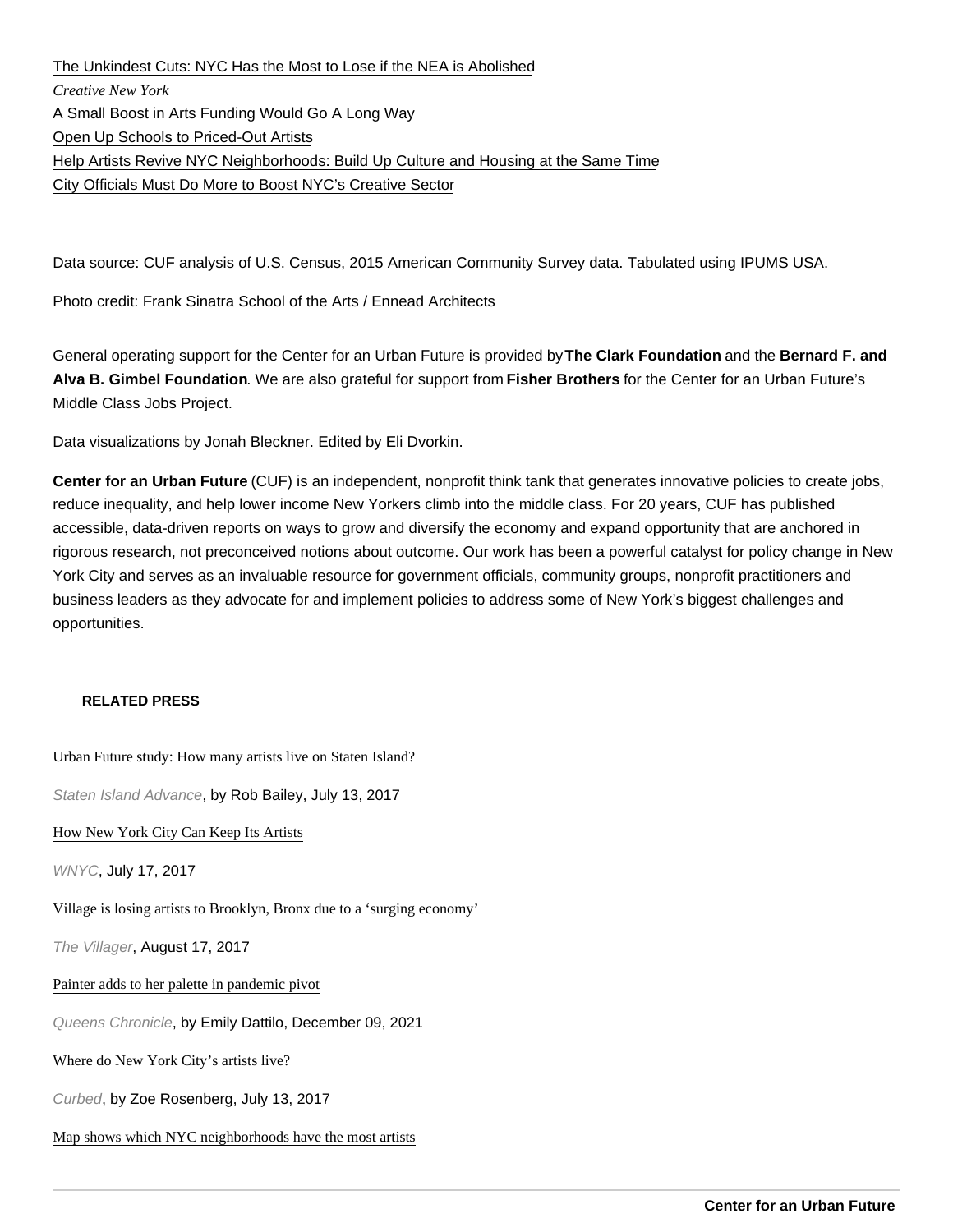| Time Out New York, by Clayton Guse, July 18, 2017                                                |
|--------------------------------------------------------------------------------------------------|
| Report: Since 2000, more artists moved to Bushwick than any other neighborhood                   |
| Politico, by Conor Skelding, July 13, 2017                                                       |
| Number Of Artists Moving To Brooklyn Rises                                                       |
| BRLYNER, by Pamela Wong, July 18, 2017                                                           |
| Why artist housing is just another kind of affordable housing                                    |
| Curbed, by Patrick Sisson, April 04, 2018                                                        |
| Not Just Bushwick: New Study Charts Where NYC Artists Live                                       |
| Hyperallergic, by Claire Voon, July 13, 2017                                                     |
| First-Ever New York City Cultural Plan Calls for Funding Institutions in Underserved Communities |
| ARTnews, by David Freedlander, July 19, 2017                                                     |
| Bushwick Sees Biggest Uptick Of Artists In New York City, Study Finds                            |
| Patch, by Kathleen Culliton, July 13, 2017                                                       |
| New Workspaces Coming Soon For Artists In Gowanus And Sunset Park                                |
| BKLYNER, by By Pamela Wong, July 19, 2017                                                        |
| Artist's Studio: How About the Living Room?                                                      |
| The New York Times, by Kim Velsey, November 29, 2019                                             |
| The top 10 NYC neighborhoods with the most artists                                               |
| 6sqft, by Devin Gannon, July 13, 2017                                                            |
| NYC Has More Artists Than Ever                                                                   |
| CityLab, by Richard Florida, July 25, 2017                                                       |
| One Solution, Many Winners in Idea for Affordable Space for Artists                              |
| Next City, by Rachel Dovey, July 13, 2017                                                        |
| Can You Guess How Many Artists Live in Brooklyn? The Answer May Surprise You                     |
| Brownstoner, by Seán Devlin, July 14, 2017                                                       |
| Inside the secluded and intimate New York studios of famous artists                              |
| CNN, by Michael-Oliver Harding, May 25, 2020                                                     |
| Number of artists in NYC at all-time high                                                        |
| Crain's New York Business, by Miriam Kreinin Souccar, July 13, 2017                              |

[Bushwick, South Bronx seeing spike in artist residences as MFA graduates struggle with stu](http://www.amny.com/news/bushwick-south-bronx-seeing-spike-in-artist-residences-as-mfa-graduates-struggle-with-student-debt-1.13804145)dent debt